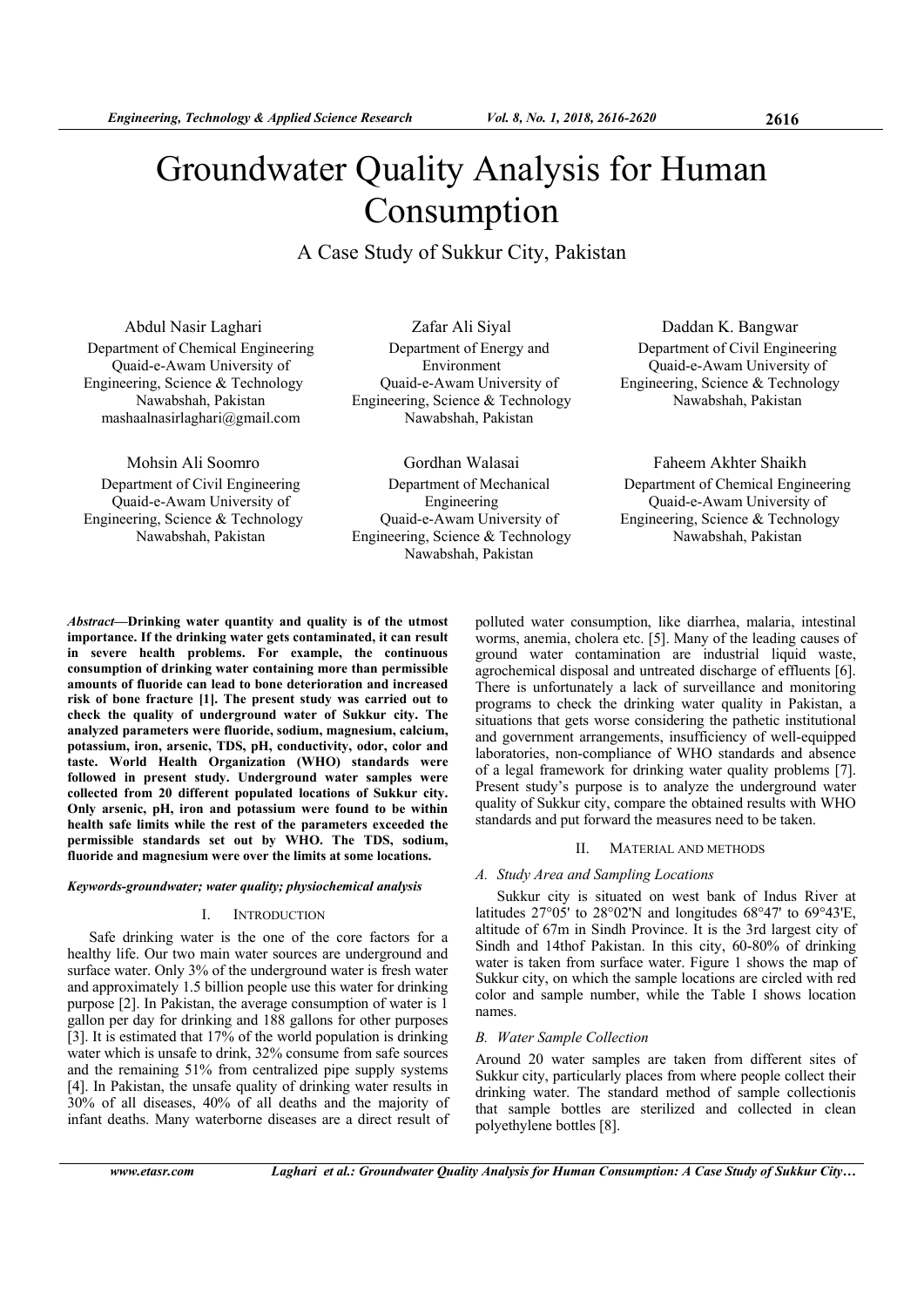

Fig. 1. Sampling locations

TABLE I. SAMPLING LOCATIONS

| Sample No.        | <b>Detail of Locations</b>           |
|-------------------|--------------------------------------|
| SPL1              | Shahi Bazar Thalla Chowk             |
| SPL <sub>2</sub>  | Bandar Wall Road                     |
| SPL3              | Old Sabzi Mandi, Ghanta Ghar         |
| SPL4              | <b>Teer Chowk</b>                    |
| SPL5              | <b>Barrage College</b>               |
| SPL <sub>6</sub>  | City Point Military Road             |
| SPL7              | <b>Bihar Colony</b>                  |
| SPL8              | Sheikh Muhala Ayoob Gate             |
| SPL9              | Old Sukkur                           |
| SPL10             | Garibabad Beri Chowk                 |
| SPL11             | Maki Masjid New Pind                 |
| SPL12             | Adam Shah Colony                     |
| SPL13             | <b>Bachal Shah Colony</b>            |
| SPL14             | New Goth Sukkur                      |
| SPL15             | Makka Goth Shikarpur Road            |
| SPL16             | Food Storage Near Lu Biscuit Factory |
| SPL17             | Main SabziMandi Shikarpur Road       |
| SPL18             | Sorath Society                       |
| SPL19             | Society Near Kheer Thar Canal        |
| SPL <sub>20</sub> | Jaferia Society                      |

## *C. Parameters Tested*

In present study, 12 water quality parameters were tested. They were as pH, TDS, fluoride, sodium, magnesium, calcium, potassium, iron, arsenic, conductivity, odor, color andtaste. All experimental work and tests were conducted according to standards and conducted at Energy & Environment Engineering Department, QUEST Nawabshah [9]. Table II lists the equipment used for this study.

## III. RESULTS AND DISCUSSION

Table III shows the World Health Organization (WHO) standards for potable water suitable for human consumption. The study results are benchmarked against these standards.

# *A.* pH

pHis the degree of acidity or basicity of an aqueous solution. The pH value ranges from 0 to 14 and 7 being neutral.pH less than 7 indicates acidity and greater than 7 indicates basicity [10]. The recommended pH value by the WHO for drinking water is from 6.5 to 8.5. Figure2 shows the acquired pH values of water samples at all locations. Location SPL13 has pH=7,8 which is the highest. This may be caused by the presence of toxic metals even at low concentration like copper and lead that are usually responsible for making the water alkaline. The use of agrochemicals, i.e., mostly plant nutrients and fertilizers, in the locality is responsible for the high concentration of heavy metals, which is definitely a major health risk. Such contaminations are possible to reach and retain in soil layers and may even percolate to the groundwater aquifers, thus inducing a greater human health risk [19]. Moreover, the geological structure of the catchment and buffering capacity also tends to influence the pH value of the water. The measured pH values of all the locations are within the WHO limits.

TABLE I. LIST OF EQUIPMENT USED

| <b>Apparatus Name</b>        | <b>Model Number</b> |
|------------------------------|---------------------|
| <b>Titration Apparatus</b>   |                     |
| Calorimeter                  | DR 2800             |
| Flame Photometer             | 420                 |
| Arsenic Kit                  | Econo Quick 481298  |
| pH Meter                     | Model 215           |
| <b>TDS</b> Meter             | Model 651           |
| <b>EC Conductivity Meter</b> | <b>GMH 3430</b>     |

TABLE II. WHO STANDARDS FOR POTABLE WATER

| Parameter  | <b>Standard Value</b> |
|------------|-----------------------|
| pΗ         | $6.5 - 8.5$           |
| <b>TDS</b> | $1000$ mg/l           |
| Sodium     | $200$ mg/l            |
| Fluoride   | $1.5 \text{ mg/l}$    |
| Potassium  | $12 \text{ mg/l}$     |
| Iron       | $0.3$ mg/l            |
| Magnesium  | $150$ mg/l            |
| Arsenic    | $50$ mg/l             |
| Calcium    | $200$ mg/l            |

#### *B. Total Dissolved Solids (TDS)*

The measured values of TDS for samples of all the locations are presented in Figure3. The satisfactory value proposed by WHO is 1000 mg/L, while the measured values of TDS at 9 locations: SPL3, SPL7, SPL9, SPL10, SPL11, SPL14, SPL15, SPL17, SPL20 exceed the desired limit. The highest values are recorded at SPL14 and SPL15 and it is 6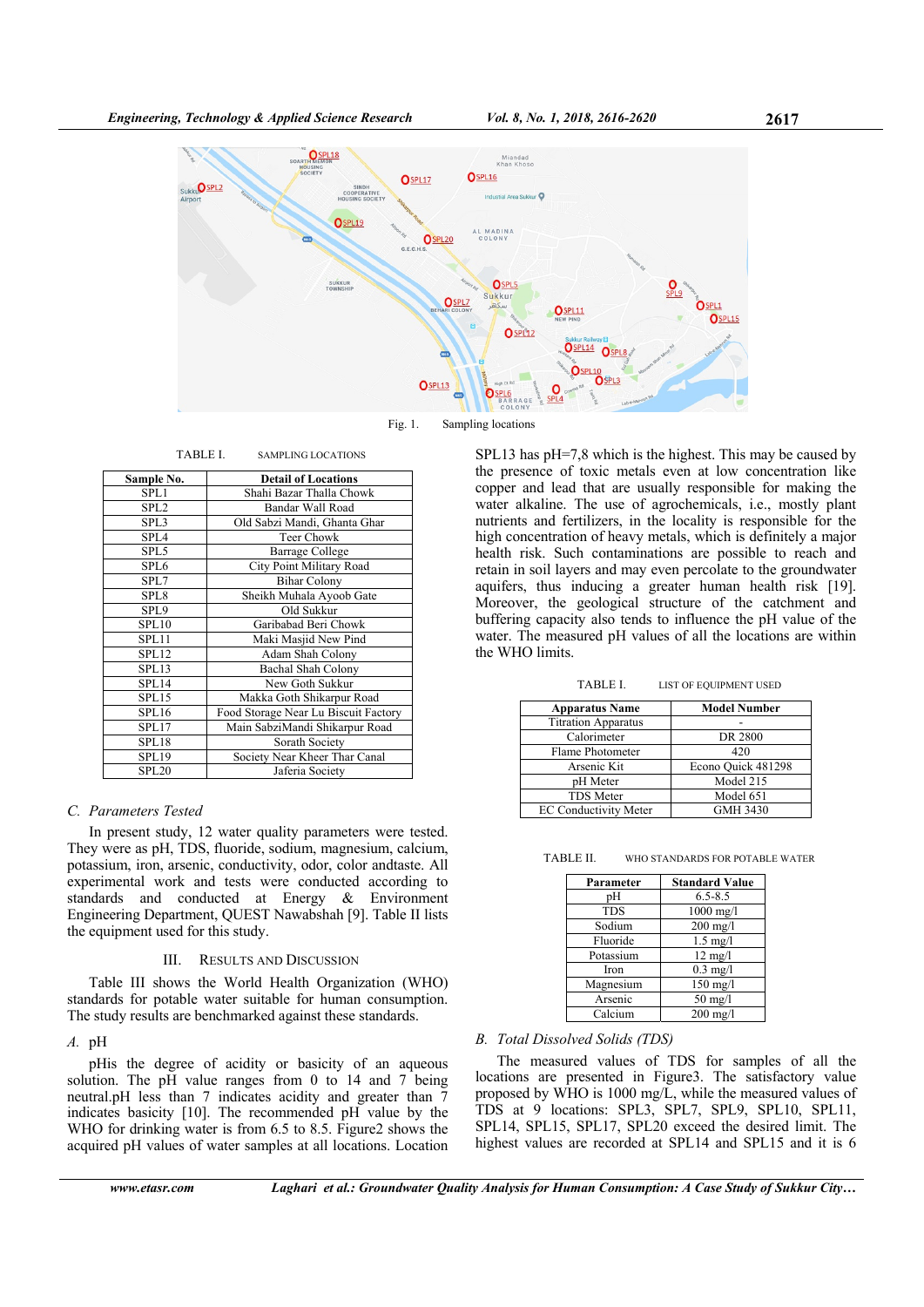times higher than the desired limit. Uncontrolled wastewater outflows both from domestic and industrial domains are the most possible reasons for high TDS values in the region, as certain portions of such flows are then percolate to the aquifers and polluting the groundwater. The TDS values exceeding the limits may affect the aesthetic water quality [11].



Fig. 2. pH results of 20 groundwater locations of Sukkur city



Fig. 3. TDS resultsof 20 groundwater locations of Sukkur city

#### *C. Sodium*

Measured values of Sodium for samples of all the locations are presented in Figure 4.Sodium is found higher than WHO standards in samples SPL10, SPL14, SPL15, SPL17 and SPL20. The excessive dose of sodium intake may cause nausea, dehydration, muscle twitching and vomiting. Effects of sodium overdose in infant may be different with gastrointestinal infection fluid loss, dehydration, neurological damage and hypernatremia [12].



Fig. 4. Sodium results of 20 groundwater locations of Sukkur city

#### *D. Fluoride*

The measured Fluoride values for all locations are presented in Figure 5. Fluoride higher than the desired limit was found in sites SPL9, SPL14, SPL17, SPL18 and SPL20. This may be because of the abundance of phosphorite rocks in those areas as the fluoride in the water mostly comes from these rocks. The ground water at particular areas is not suitable for drinking purposes.Dental and skeletal fluorosis are health

hazards relevant towater consumptionof higher fluoride concentration [13].



Fig. 5. Groundwater fluorideconcentration results of various sampling locations of Sukkur city

#### *E. Potassium*

All samples measured results for potassium are under the permissible limit regarding WHO guidelines and are presented in Figure 6. Such concentration of potassium in ground water could not have adverse effects for human health [14].



Fig. 6. Potassium results at various sampling locations

#### *F. Iron*

Measured iron values for all locations are presented in Figure 7 and they are found within the permissible limits of WHO standards, thus the consumption of underground water of Sukkur city is safe regarding this aspect [15].



Fig. 7. Iron results at various sampling locations of Sukkur city

#### *G. Magnesium*

Measured values of magnesium are presented in Figure 8At three locations i.e. sample numbers SPL14, SPL15 and SPL20 magnesium is found higher than the desired limit. The excessive intake of magnesium may cause vomiting and diarrhea. High dose of magnesium in water may cause nerve problems, muscle slackening and depressions [16].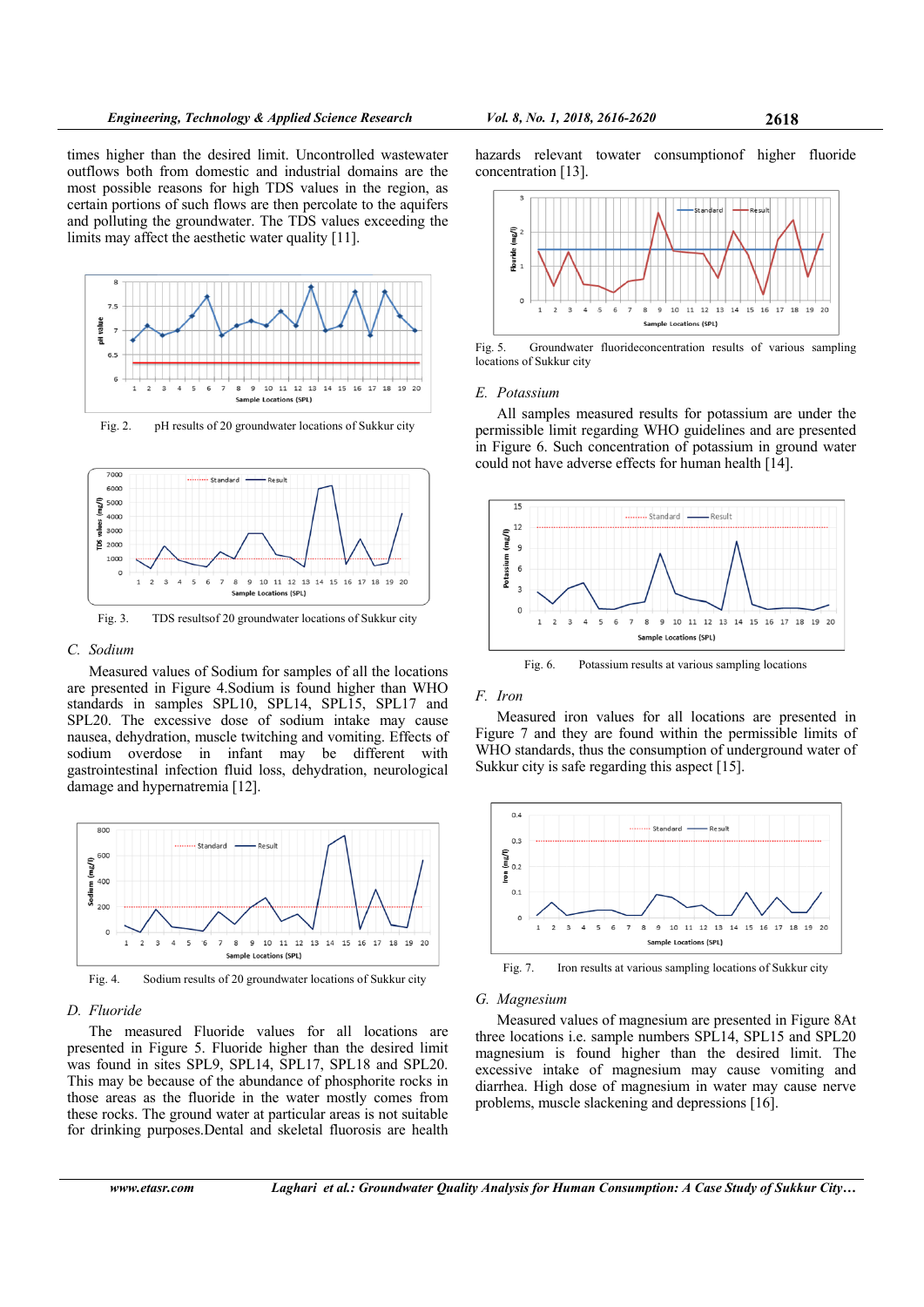#### *H. Arsenic*

Measured results of Arsenic are presented in Figure 9 and were found to be within permissible limits of WHO guidelines [17]. Furthermore, no reports of lung bladder and skin cancer were found in the sampling premises, confirming that water is free from As.



Fig. 8. Groundwater magnesium results of at various sampling locations



Fig. 9. Groundwaterarsenic results at various sampling locations

#### *I. Calcium*

The measured values of calcium for all locations are presented in Figure 10. The location majority has values within the desired limit but few locations exceeded it i.e. SPL2, SPL14, SPL15 and SPL20. Calcium determineswater hardness, inadequate calcium intake may cause increased risks of nephrolithiasis (kidney stones), osteoporosis, hypertension, coronary artery disease, and obesity [18].



Fig. 10. Calcium results at various sampling locations of Sukkur city

## *J. Electrical Conductivity (EC)*

Measured EC results are presented in Figure 11. It was observed that most of the EC values were beyond the permissible limit. Only five locations out of 20 showed satisfactory results. The exceeding values of EC indicate the sum of the cation (or anions), or in other terms, the total concentration of salts. High temperature may also be another possible reason for increased EC values, as the EC of solutions approximately increases 2 percent with increase in each °C of

temperature.The unit of electrical conductivity is deci-Siemen per meter (dS/m). The higher EC may cause a gastrointestinal irritation in human beings.



Fig. 11. EC of groundwater at various sampling locations of Sukkur city

#### IV. CONCLUSIONS

It was concluded that overall quality of underground water at most of the locations was quite satisfactory, since the results of many parameters of various locations were under permissible limits. Arsenic, pH, iron, potassium were within limits throughout all the locations while some parameters were exceeding the limits at various locations. TDS was higher at locations SPL3, SPL7, SPL9, SPL10, SPL14, SPL15, SPL17 and SPL20. Sodium was higher at locations SPL10, SPL14, SPL15, SPL17, and SPL20. Fluoride was higher at locations SPL9, SPL14, SPL17, SPL18 and SPL20. Magnesium was higher at locations SPL14, SPL15 and SPL20. Calcium was higher at locations SPL2, SPL14, SPL15 and SPL20. EC was higher at all locations except SPL2, SPL6, SPL13 and SPL16. Based on the results of this study, it is recommended that locations number SPL14 (New Goth Sukkur), SPL15 (Makka Goth Shikarpur Road) and SPL20 (Jaferia Society) must be examined thoroughly and possibly remedial measures must be taken into action.

#### ACKNOWLEDGMENT

Authors are thankful to the faculty of Energy & Environment Engineering Department for their assistance and support.

#### **REFERENCES**

- [1] R. Buamah, C. A. Oduro, M. H. Sadik,"Fluoride removal from drinking water using regenerated aluminum oxide coated media", Journal of Environmental Chemical Engineering, Vol. 4, No. 1, pp. 250-258, 2016
- [2] M. M. Mekonnen, A. Y. Hoekstra,"Four billion people facing severe water scarcity", Science Advances, Vol. 2, No. 2, e1500323, 2016
- [3] M. T. Shah, J. Ara, S. Muhammad, S. Khan, S. Tariq, "Health risk assessment via surface water and sub-surface water consumption in the mafic and ultramafic terrain, Mohmand agency, northern Pakistan", Journal of Geochemical Exploration, Vol. 118, pp. 60-67, 2012
- [4] M. L. Susko, M. S. Bloom, I. A. Neamtiu, A. A. Appleton, S. Surdu, C. Pop, E. F. Fitzgerald, D. Anastasiu, E. S. Gurzau,"Low-level arsenic exposure via drinking water consumption and female fecundity-A preliminary investigation", Environmental Research, Vol. 154, pp. 120- 125, 2017
- [5] S. Khan, M. Shahnaz, N. Jehan, S. Rehman, M. TahirShah, I. Din, "Drinking water quality and human health risk in Charsadda district, Pakistan", Journal of cleaner production, Vol. 60, pp. 93-101, 2013
- [6] United States Environmental Protection Agency, Seminar Publication Wellhead Protection Guide for Small Communities, 1993
- [7] A. Rasool, A. Farooqi, T. Xiao, S. Masood, M. AqeelKamran, S. Bibi, "Elevated levels of arsenic and trace metals in drinking water of Tehsil